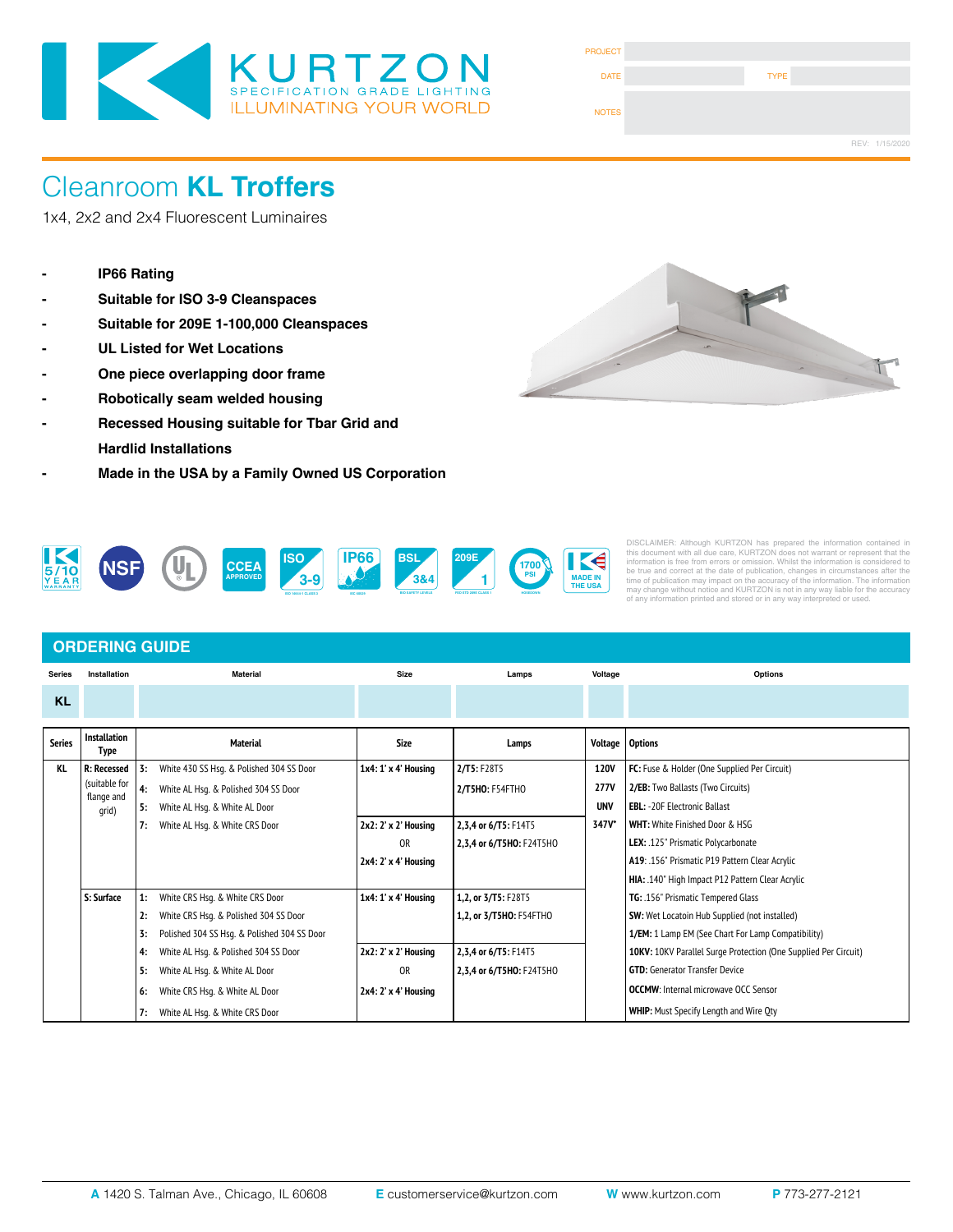

# Cleanroom **KL Troffers**

1x4, 2x2 and 2x4 Fluorescent Luminaires

### **SPECIFICATIONS**

**HOUSING:** One piece, hole free, robotically seam welded housing has flattened knockouts for a superior seal. Recessed housings are available in .040" 3003 Aluminum or 20Ga 430 Stainless Steel. Surface housings are available in .050" 3003 Aluminum, 18Ga 304 Stainless Steel, or 20Ga Cold Rolled Steel.

**DOOR FRAME:** One piece door frame with welded corners overlaps the fixture allowing the NSF approved microcellular gasket to seal to the mounting surface. Door frame is hinged by aircraft cables and is supplied with captive stainless steel flush head screws to allow easy wiping of the surface. Available in .050" 3003 Powder coated Alum. , 20Ga 304 Polished SS, or 18Ga Powder coated CRS.

**GASKETS:** NSF Listed closed cell microcellular extruded KleanLock SealPro gasket with vulcanized corners making a one-piece oil and solvent resistant gasket system.

LENS: Impact resistant .135" thick virgin acrylic with P12 prismatic pattern inverted. Sealed to door with NSF listed RTV silicone. See "Options" for other choices.

**LAMPS:** Suitable for most T5 and T5HO lamps. (By others)

**ELECTRICAL:** Standard Class P Ballast - Electronic < 10% THD, high performance rapid start universal voltage (120-277). See options for Dimming or Cold Temp Ballasts, Others available (must specify). Dual level switching available with 2/EB option

**REFLECTOR:** Die formed metal with high reflectance white polyester powder coat finish. Typical reflectivity 92%.

**INSTALL RECESSED:** One fixture suitable for Grid and Flanged installation. Accommodates 1" and 1.5" T-Bar Grid (Consult factory for 2" T-Bar Grid compatibility). Four adjustable toggle arms with holes for seismic support wire attachment. Supply entry via 1/2" trade size flattened knockouts.

**INSTALL SURFACE:** Four .312" dia. mounting holes and a removable gasketed wiring access plate with Supply entry via 1/2" trade size flattened knockouts.

**FINISH:** Gloss white high reflectance 1000 hr. salt spray polyester powder coat finish standard for all recessed housings. Stainless steel doorframes and surface housings are satin polished unless option WHT is chosen.

**LISTINGS:** IP66 rated for dust and water ingress. Suitable for 1700 PSI high pressure hosedowns. UL listed per UL\_1598 for wet locations. Chicago Plenum Rated. Certified ISO-14644-1 for class 3 through class 9 cleanspaces. Certified Fed Std 209E for Class 1 through Class 100,000 cleanspaces. NSF2 Listed for Food Zones. Electrical components covered under manufacturers warranty, the remaining fixture is covered by a 10 year warranty.

### **PRODUCT DRAWINGS**